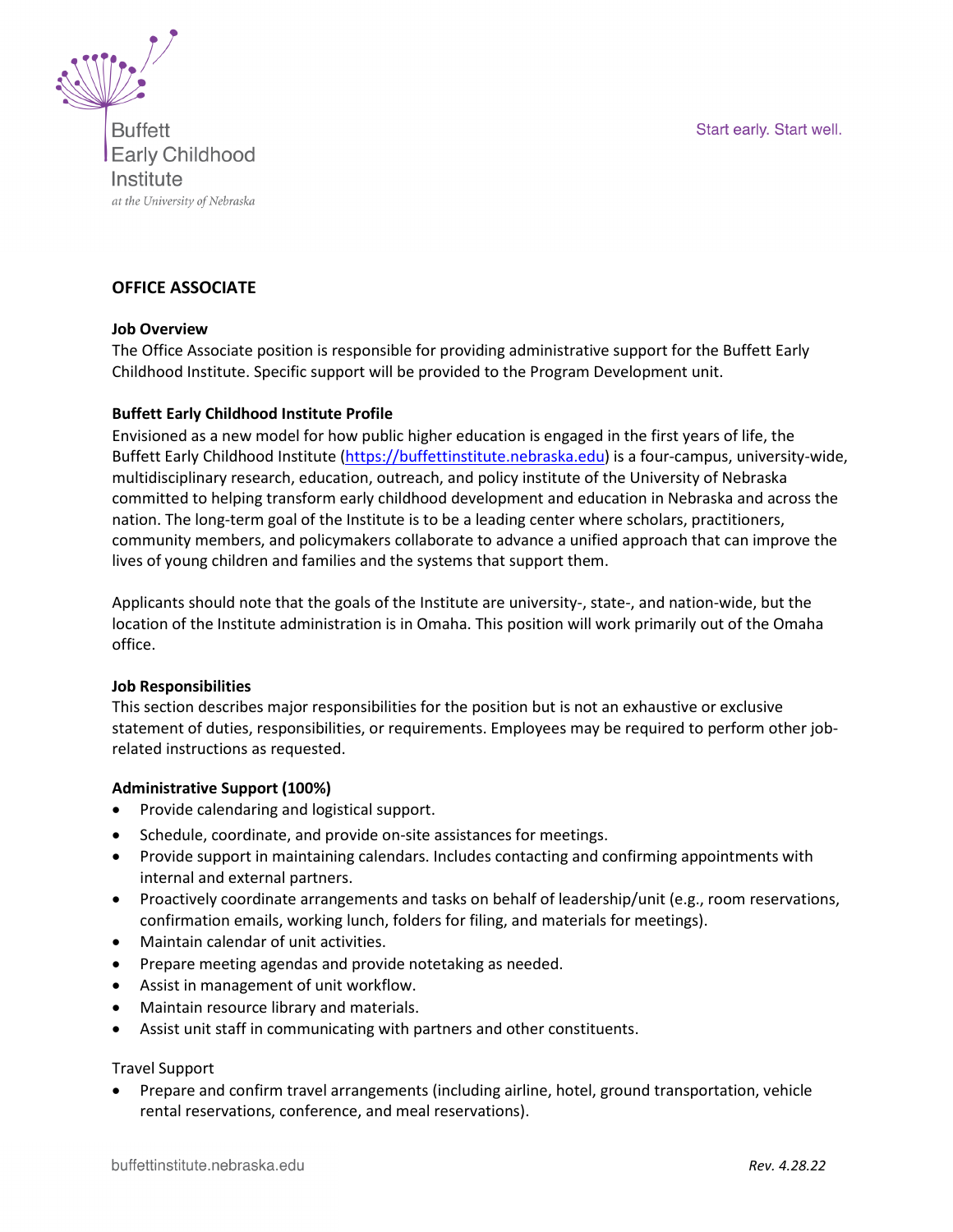- Assist in processing expense reimbursement forms (events, travel, and non-travel expenses including mileage).
- Coordinate travel and logistics for outside personnel as indicated.

## Event Planning

- Assist communications unit with logistical planning for Institute events especially as they pertain to the work of the unit. This may include but is not limited to venue and supplier coordination, on-site support, and coordination of mailings and event materials as needed.
- Coordinate with events manager for the reservation of conference and meeting spaces and liaison with venues, vendors, and suppliers to provide accurate and sufficient coverage of attendee needs. Implement "run of show" as needed for events.
- Collaborate with communications staff for the production or preparation of informational materials needed for events.
- Follow up with vendors and outside the Institute as appropriate and needed by unit consistent with Institute policies and procedures.

## Business Operations Support

- Receive and prepare expense reimbursement forms, and travel and non-travel expenses including mileage as requested.
- Assist Institute leadership with tracking unit expenditures and managing budgets.
- Assist Institute leadership with preparing and tracking grants.

## General Office Duties

- Coordinate, order, and purchase office supplies and materials for unit and/or Institute needs.
- Share responsibility for backup coverage to the receptionist (as needed during lunch breaks, etc.), ensuring that guests are greeted in a professional manner and assist in maintaining the business office.
- Support other Institute office associate(s) and units, as needed.
- Assist in supporting the hiring and onboarding process of new staff.
- Copy and print documents as needed.
- Responsible for maintaining an office filing and cloud filing system in compliance with Institute policies and records retention and disposition schedule.
- Perform other duties as assigned.

## **Qualifications and Attributes**

# **Required Qualifications**

- High school diploma
- 4–6 years of administrative office experience
- Demonstrated proficiency with Microsoft Office applications (Word, Excel, and PowerPoint)
- Demonstrated effective verbal and written communication skills with attention to detail

# **Preferred Qualifications**

- Bachelor's degree
- Experience in a public school district, university, or postsecondary education institution
- Bilingual
- Experience with University of Nebraska systems and applications
- Prior experience providing support for director-level position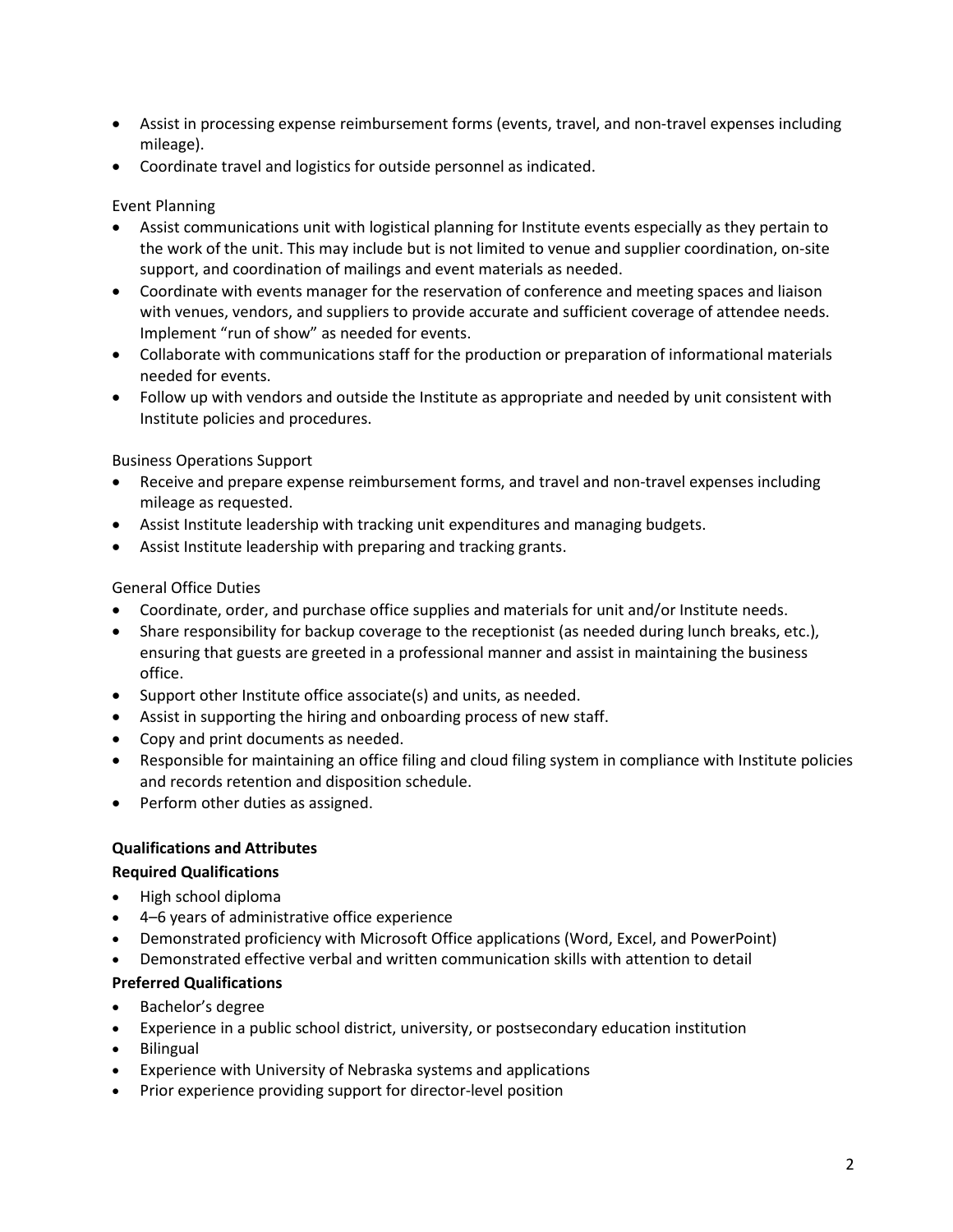An equivalent combination of education and experience from which comparable knowledge and abilities can be acquired may be considered.

The ideal candidate is an energetic self-starter who can working through complex issues and problem solve with minimal supervision; shows judgment to seek supervision and/or input from others when necessary; a resilient learner who demonstrates attention to detail, professional discretion, and confidentiality; has experience in a university or post-secondary education institution; proven ability to handle competing priorities with deadlines; and experience with web/internet research and navigation and project management practices and tools.

## **How to Apply**

Applications are processed through the online job posting at [https://careers.nebraska.edu.](https://careers.nebraska.edu/) Follow instructions to complete the Standard Application. Along with your application, attach a cover letter, resume, and contact information for three professional references. Direct questions about the position to: humanresources@nebraska.edu. Direct questions about the online application process to: (402) 472- 3701.

The University of Nebraska is an Affirmative Action/Equal Opportunity Employer and participates in E-Verify. All qualified applicants will receive consideration for employment without regard to race, color, religion, sex, age, national origin, disability, gender identity, sexual orientation or protected veteran status.

## **ADDENDUM FOR OFFICE ASSOCIATE**

#### **Competencies**

• Nature/Complexity of Work

Attention to detail, accuracy, and sensitivity to confidential information, proficient written and oral communication skills, adept with computer technology, able to demonstrate effective time management skills. Knowledge of the University of Nebraska's organizational structure as it relates to both administrative and support functions and interrelationships among the campuses and groups served is helpful in this position. The person must be able to handle multiple projects and timelines.

• Problem-Solving/Decision-Making

Ability to work with considerable independence and initiative exercising sound judgment in accomplishing projects assigned as necessary. Problem-solving and appropriate decision-making will be required as an element of this position. Effective written and oral communication skills and meticulous attention to detail and accuracy are essential for purposes of composing documents and exchanging information.

• Strategic Input

This individual will have access to and will work with confidential and sensitive information. Discretion and confidentiality are required. The employee has access to work-in-progress discussions and confidential and sensitive information pertaining to employees, students, children, and families. This individual is required to be proficient and conscientious when compiling and reporting all data and for taking appropriate steps to correct any errors.

• Know-How

In addition to Required Qualifications, this position requires the ability to work under pressure with stringent timelines and respond quickly to shifting priorities. Proficient in processing information using word processing, presentations, spreadsheets, database, and web or internet applications in a